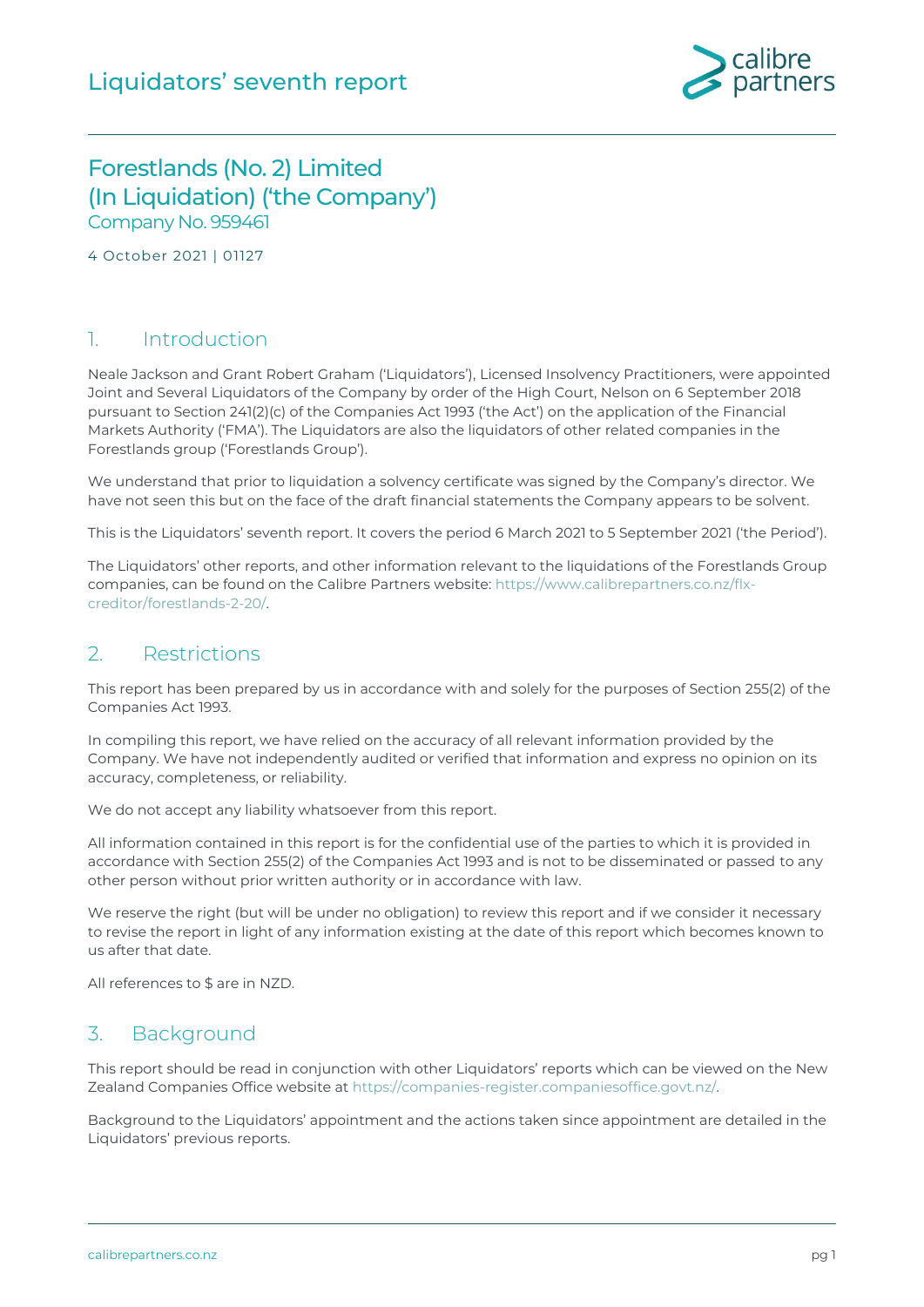## 4. Shareholder confirmation process

The share registers provided to the Liquidators on our appointment were largely out of date and did not contain sufficient information for us to be able to pay a distribution to shareholders. In order to distribute funds to shareholders, we were required to establish an accurate register of the shares held and other details relevant to claims against the Company.

A summary of the actions undertaken to establish an accurate share register are detailed in the Liquidators' previous reports.

As previously advised:

The status of the shareholder confirmation process for this Company is as follows:

|                                | % of<br>shareholders | % of<br>shares |
|--------------------------------|----------------------|----------------|
| Confirmation process completed | 89%                  | 90%            |
| Missing information            | 11%                  | 10%            |

- We no longer proactively locate or follow up incomplete shareholder information.
- We will continue to process shareholder information that is forwarded to us and make catch up payments for eligible shareholders.
- We believe that the above approach is in the best interests of the shareholder group as a whole and will ensure that we do not incur unnecessary costs.
- The confirmation process has been time consuming.

We appreciate the patience shown by shareholders as we work toward paying all eligible shareholders their share of the funds available in the liquidation.

### 5. Distributions to shareholders

During the Period, the Liquidators did not declare or pay a further distribution to shareholders.

The total amount that has been distributed to date to shareholders is \$923 per share.

Details of previous distributions and the steps taken to facilitate these distributions to eligible shareholders are summarised in our previous Liquidators' reports.

We continue to pay catch-up distributions to shareholders as they complete the confirmation process.

Residual funds are held on trust pending the outcome of the shareholder confirmation process.

#### 6. Asset realisations

As advised previously, we have been pursuing funds from Rowan Kearns and parties associated with him ('Associated Parties') in accordance with settlement agreement terms. The terms are confidential.

In the Period, the liquidators have continued liaising with Mr Kearns to collect the amount owing.

Pending that realisation process, we withhold sums (that would have otherwise been available for distribution) to ensure that we are able to fund additional recovery actions to recover the Debt on behalf of shareholders. Accordingly, the cash balance shown in the attached receipts and payments account includes a provision for recovery actions.

We comment on the prospect of future distributions below.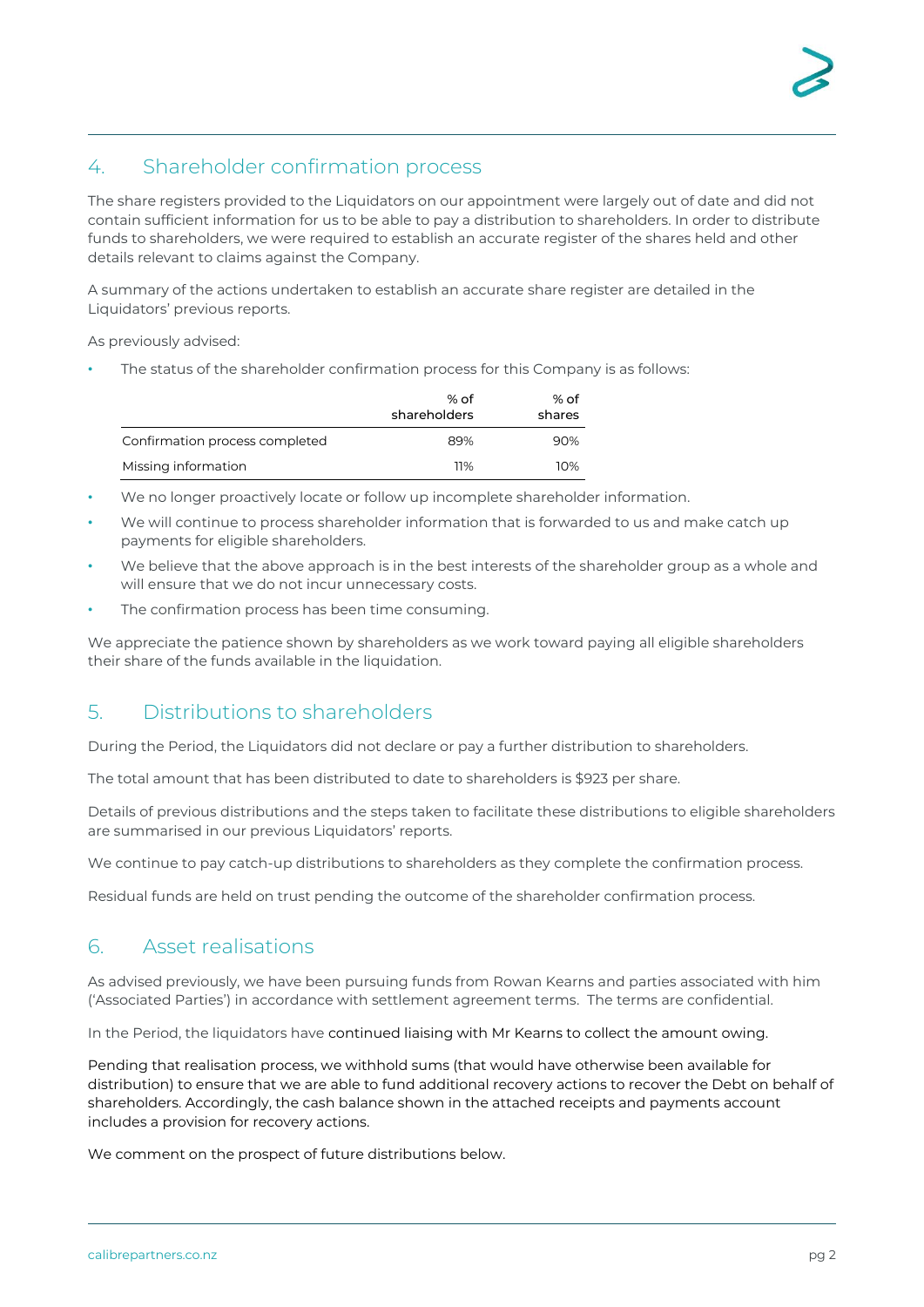## 7. Action taken by the Financial Markets Authority ('FMA')

Since appointment, we have worked closely with the FMA and provided information as and when requested to assist with its investigations.

We understand that the FMA continues to progress its action against Mr Kearns, however a trial date is yet to be set.

We are unable to provide any further information to shareholders regarding any further actions the FMA may take at this time.

Should the FMA provide us with additional information and confirm that we can disclose it to shareholders then this will be included in future reports. Otherwise, shareholders should monitor the FMA website for further updates in respect of FMA actions.

### 8. Future distributions

The ability of the Liquidators to distribute a further material distribution to shareholders is reliant on:

- 1. Realising the remaining assets or taking recovery actions ; and/or
- 2. The current financial position of the Company.

Please note that any future distributions will only be completed if there are sufficient funds, and it is cost effective to do so.

### 9. Creditor claims

All known unsecured creditor claims have been reviewed, admitted, and paid by the Liquidators. Further information is available in the Liquidators' previous reports.

### 10. Statement of receipts and payments

A statement of receipts and payments for the Period is attached to this report. As noted above, the remaining cash balance includes a provision to fund any additional recovery actions (if required) plus meet the ongoing costs of the liquidation.

### 11. Summary and estimated date of completion of liquidation

The Liquidators are unable to confirm an estimated date when the liquidation will be completed. As detailed above there are several ongoing matters to resolve before the Liquidators will be in a position to retire.

Should you have any queries regarding the liquidation of the Company, please do not hesitate to contact Joseph Zwaans of this office.

Yours faithfully

Neale Jackson Joint Liguidator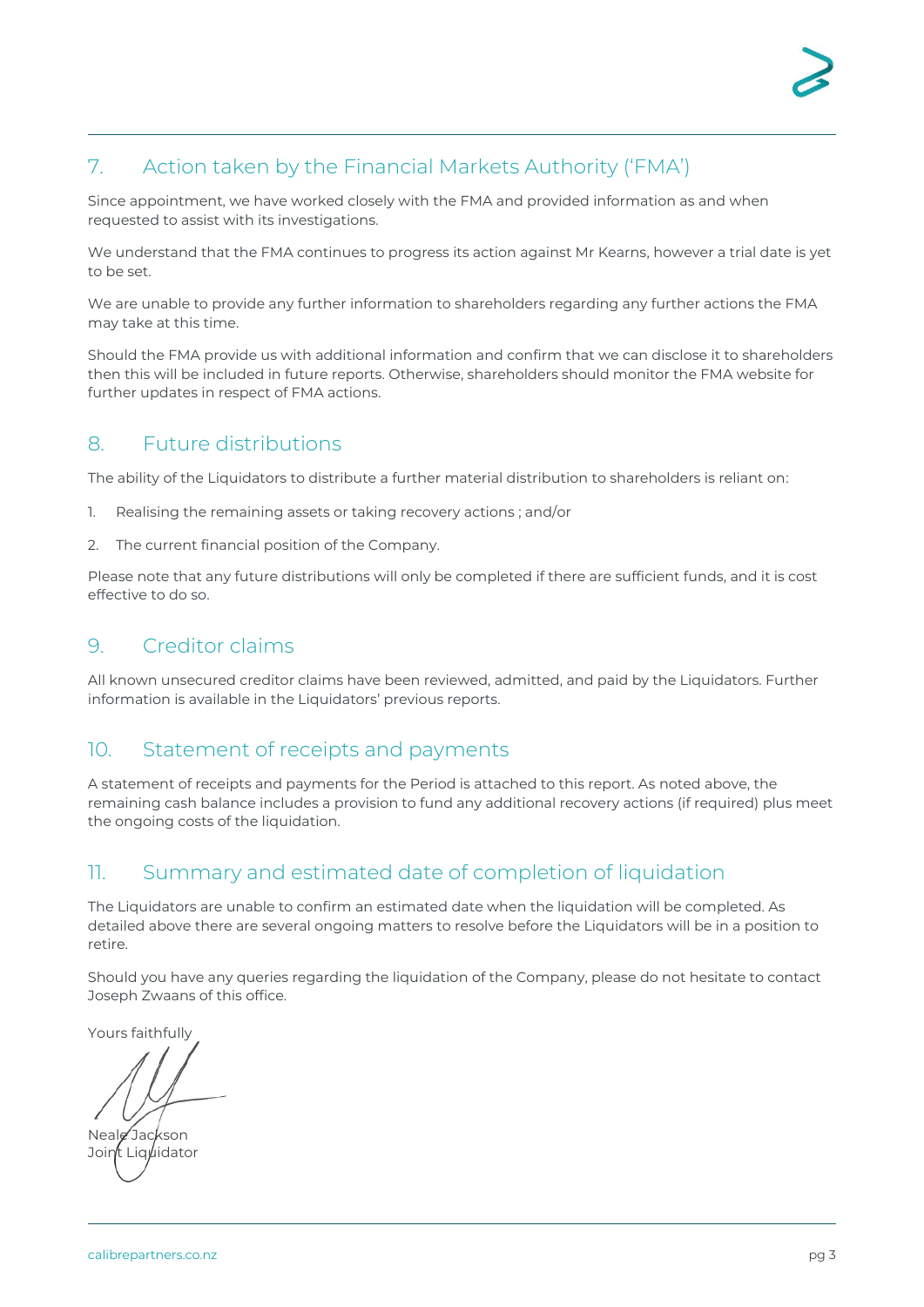# Statement of receipts and payments

#### Forestlands (No. 2) Limited (In Liquidation)

Statement of Liquidators' receipts and payments from 6 March 2021 to 5 September 2021

|                           | \$       |
|---------------------------|----------|
| Opening balance           | 194,701  |
| Receipts                  |          |
| Sundry receipts           | 1,039    |
| Interest received         | 102      |
| Income tax refund         | 1,158    |
| Total receipts            | 2,299    |
| Payments                  |          |
| Bank charges              | 50       |
| Investor distributions    | 1,194    |
| Legal costs               | 1,114    |
| Liquidators' remuneration | 4,374    |
| Storage                   | 29       |
| Total payments            | 6,762    |
| Net cashflow              | (4, 463) |
| Closing balance           | 190,238  |

| Comprises of:   |         |
|-----------------|---------|
| Bank balance    | 189,736 |
| GST             | 502     |
| Closing Balance | 190,238 |